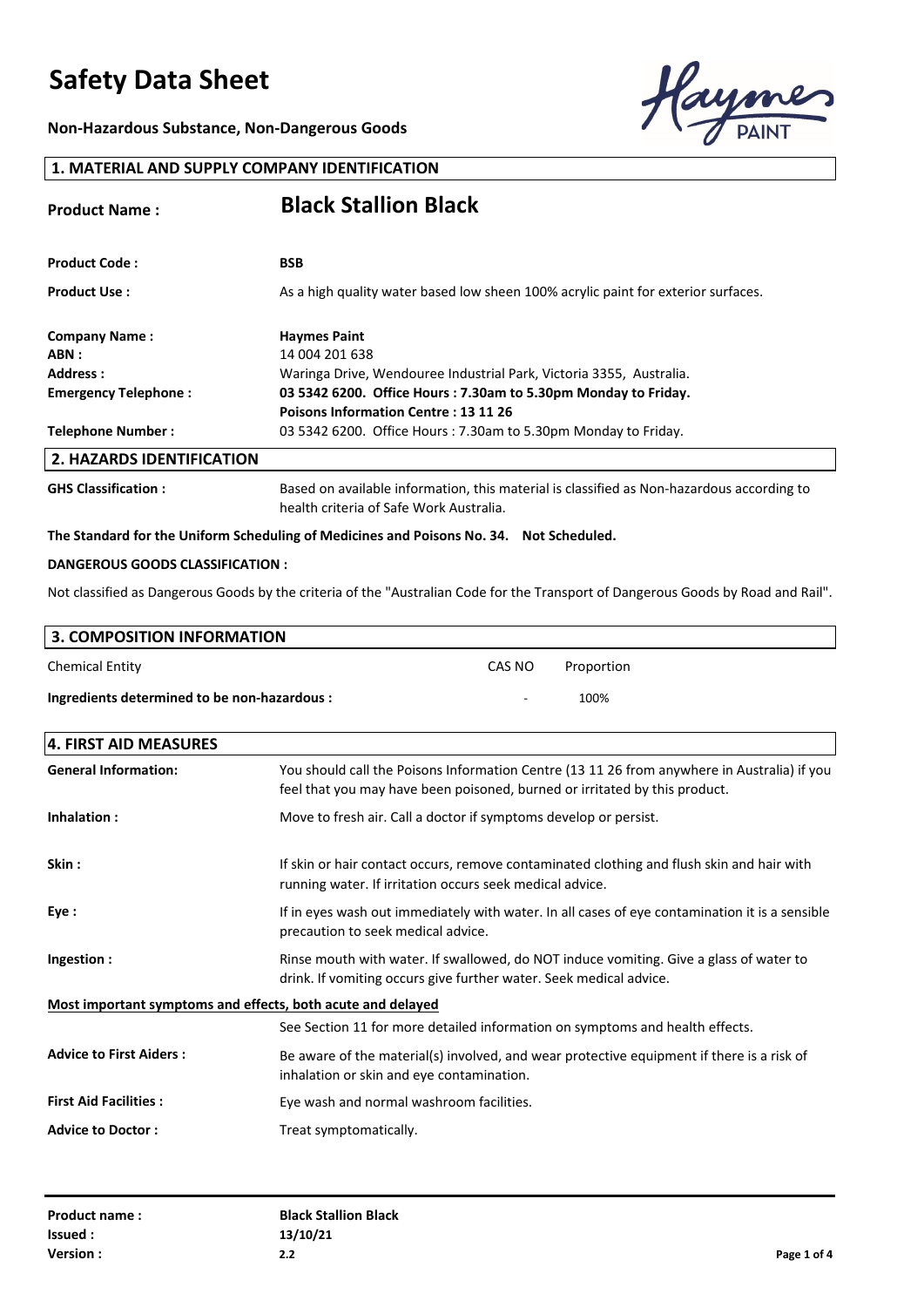

## **5. FIRE-FIGHTING MEASURES Specific Hazards :** Non-combustible material.

| 6. ACCIDENTAL RELEASE MEASURES |                                                                                                                                                                                                                                                                                                         |
|--------------------------------|---------------------------------------------------------------------------------------------------------------------------------------------------------------------------------------------------------------------------------------------------------------------------------------------------------|
| Suitable extinguishing media:  | If material is involved in a fire use water fog (or if unavailable fine water spray), foam, dry<br>agent (carbon dioxide, dry chemical).                                                                                                                                                                |
| <b>Hazchem Code:</b>           | Not applicable                                                                                                                                                                                                                                                                                          |
| Fire fighting further advice:  | Not combustible, however following evaporation of agueous component residual material<br>can burn if ignited. On burning may emit toxic fumes. Fire fighters to wear self-contained<br>breathing apparatus and suitable protective clothing if risk of exposure to vapour or<br>products of combustion. |
| <b>SPECING HOLDIUS.</b>        | NUIT-CUITIDUSTIDIE IIIdleHdi.                                                                                                                                                                                                                                                                           |

#### **Small Spills : Large Spills :** Slippery when spilt. Avoid accidents, clean up immediately. Wear protective equipment to prevent skin and eye contamination and the inhalation of vapours. Work up wind or increase ventilation. Contain - prevent run off into drains and waterways. Use absorbent (soil, sand or other inert material). Collect and seal in properly labelled containers or drums for disposal.If contamination of sewers or waterways has occurred advise local emergency services. Wear protective equipment to prevent skin and eye contamination. Wipe up with absorbent (clean rag or paper towels). Allow absorbent to dry before disposing with normal household garbage.

**Dangerous Goods - Initial Emergency Response Guide No :** Not applicable.

| 7. HANDLING AND STORAGE                                                                                                                                                                                                                                                                     |                                                                                                                                                                                                                   |                                                                                                                                                                                                    |  |                                                                                  |
|---------------------------------------------------------------------------------------------------------------------------------------------------------------------------------------------------------------------------------------------------------------------------------------------|-------------------------------------------------------------------------------------------------------------------------------------------------------------------------------------------------------------------|----------------------------------------------------------------------------------------------------------------------------------------------------------------------------------------------------|--|----------------------------------------------------------------------------------|
| Handling:                                                                                                                                                                                                                                                                                   | Keep out of reach of children. Avoid eye contact and repeated or prolonged skin contact<br>and inhalation of any vapour.                                                                                          |                                                                                                                                                                                                    |  |                                                                                  |
| Storage:                                                                                                                                                                                                                                                                                    | Store in a cool, dry, well-ventillated place and out of direct sunlight. Store away from<br>incompatible materials described in Section 10. Keep containers closed when not in use.<br>Check regularly for leaks. |                                                                                                                                                                                                    |  |                                                                                  |
| 8. EXPOSURE CONTROLS AND PERSONAL PROTECTION                                                                                                                                                                                                                                                |                                                                                                                                                                                                                   |                                                                                                                                                                                                    |  |                                                                                  |
| National occupational exposure standards :                                                                                                                                                                                                                                                  |                                                                                                                                                                                                                   | No value assigned for this specific material by Safe Work Australia.<br>Workplace Standard(s) for constituent(s) (where applicable) are :<br>TWA (mg/m3)<br><b>Chemical Entity</b><br>STEL (mg/m3) |  |                                                                                  |
| <b>Biological Limit Values:</b>                                                                                                                                                                                                                                                             | As per the "National Model Regulations for the Control of Workplace Hazardous<br>Substances (Safe Work Australia)" the ingredients in this material do not have a Biological<br>Limit Allocated.                  |                                                                                                                                                                                                    |  |                                                                                  |
| <b>Engineering measures:</b>                                                                                                                                                                                                                                                                |                                                                                                                                                                                                                   | Use only in well ventilated areas. Keep containers closed when not in use.                                                                                                                         |  |                                                                                  |
| <b>Personal Protective Equipment:</b>                                                                                                                                                                                                                                                       | OVERALLS, SAFETY SHOES, SAFETY GLASSES, GLOVES.                                                                                                                                                                   |                                                                                                                                                                                                    |  |                                                                                  |
| Wear overalls, safety glasses and impervious gloves. Available information suggests that gloves made from nitrile rubber should<br>be suitable for intermittent contact. However, due to variations in glove construction and local conditions, the user should make<br>a final assessment. |                                                                                                                                                                                                                   |                                                                                                                                                                                                    |  |                                                                                  |
| If risk of inhalation exists, wear organic vapour/particulate respirator meeting the requirements of AS/NZS 1715 and AS/NZS<br>1716.                                                                                                                                                        |                                                                                                                                                                                                                   |                                                                                                                                                                                                    |  |                                                                                  |
| <b>Hygiene measures:</b>                                                                                                                                                                                                                                                                    |                                                                                                                                                                                                                   | Always wash hands before smoking, eating, drinking or using the toilet. Wash                                                                                                                       |  | contaminated clothing and other protective equipment before storing or re-using. |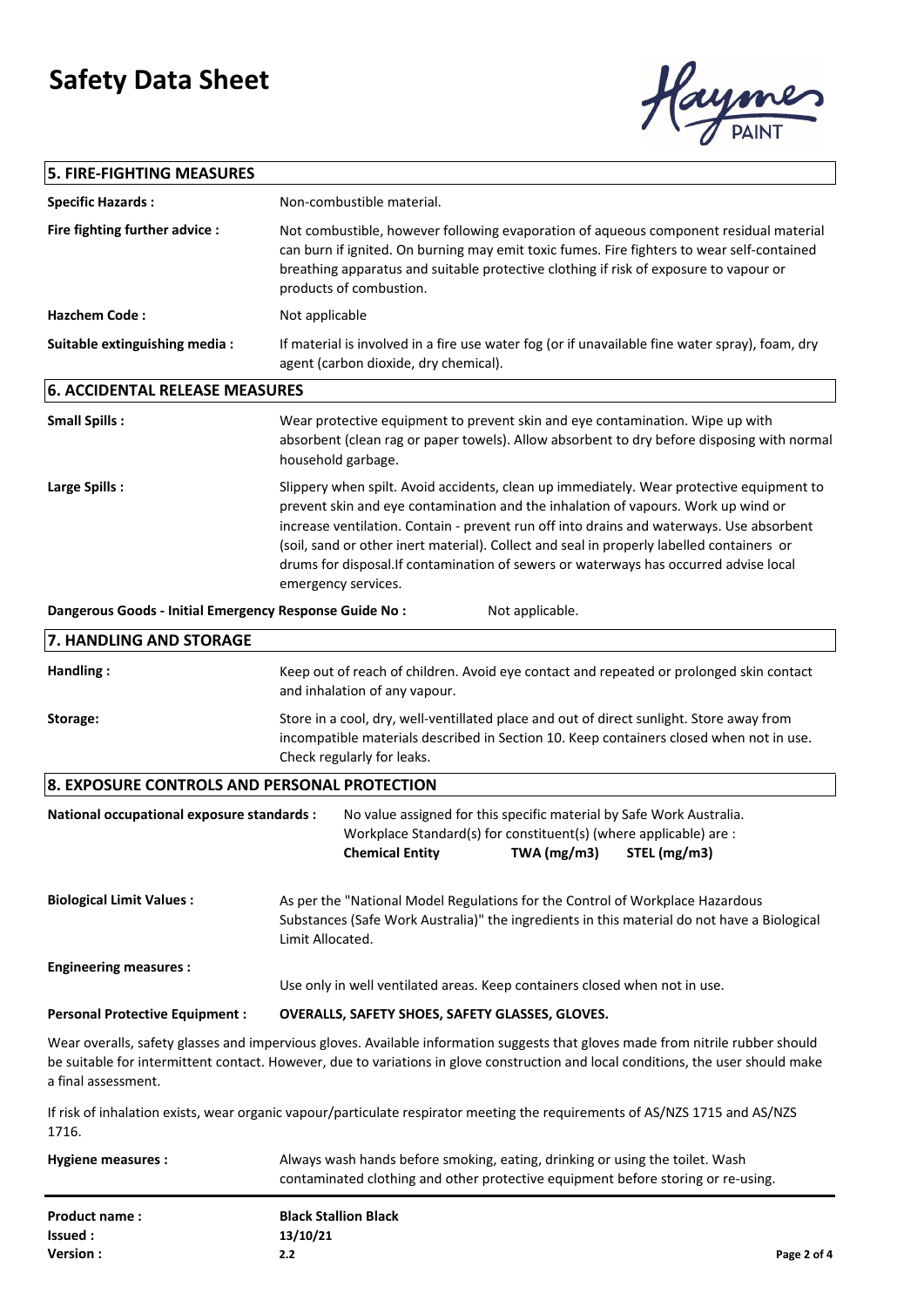

### **9. PHYSICAL AND CHEMICAL PROPERTIES**

| Appearance:                              | Black viscous liquid. |
|------------------------------------------|-----------------------|
| Odour :                                  | Mild                  |
| Odour Threshold:                         | Not Available         |
| Solubility:                              | Miscible in water     |
| Specific Gravity (20 degC):              | $1.0 - 1.2$           |
| Relative Vapour Density (air=1) :        | >1                    |
| Vapour Pressure (20degC):                | Not available         |
| Flash Point (degC) :                     | Not applicable        |
| Flammability Limits (%) :                | Not applicable        |
| Autoignition Temperature (degC) :        | Not applicable        |
| Melting Point/Range (degC):              | Not available         |
| <b>Boiling Point/Range (degC):</b>       | >100                  |
| pH:                                      | 8-10                  |
| Viscosity:                               | Not available         |
| Total Volatile Organic Compounds (VOC) : | Not available         |

| 10. STABILITY AND REACTIVITY       |                                                                     |
|------------------------------------|---------------------------------------------------------------------|
| <b>Reactivity:</b>                 | No reactivity hazards are known for this material.                  |
| <b>Chemical stability:</b>         | This material is thermally stable when stored and used as directed. |
| Hazardous reactions:               | No known hazardous reactions.                                       |
| Conditions to avoid:               | Elevated temperatures.                                              |
| Incompatible materials :           | Incompatible with oxidising agents.                                 |
| Hazardous decomposition products : | Oxides of carbon and nitrogen, smoke and other toxic fumes.         |
|                                    |                                                                     |

### **11. TOXICOLOGICAL INFORMATION**

No adverse health effects expected if the product is handled in accordance with this Safety Data Sheet and the product label. Symptoms or effects that may arise if the product is mishandled and overexposure occurs are:

| Inhalation:              | Where this material is used in a poorly ventilated area, at elevated temperature or in<br>confined spaces, vapour may cause irritation to mucous membranes and respiratory tract,<br>headache and nausea. |
|--------------------------|-----------------------------------------------------------------------------------------------------------------------------------------------------------------------------------------------------------|
| Skin contact:            | Contact with skin may result in irritation.                                                                                                                                                               |
| Ingestion :              | No adverse effects expected, however large amounts may cause nausea and vomiting.                                                                                                                         |
| Eye contact :            | May be an eye irritant.                                                                                                                                                                                   |
| Acute toxicity:          | This product has been classified as Non-hazardous.                                                                                                                                                        |
| <b>Chronic toxicity:</b> | This product has been classified as Non-hazardous.                                                                                                                                                        |

### **12. ECOLOGICAL INFORMATION**

Avoid contaminating waterways.

| Ecotoxicity :                  | No information available |
|--------------------------------|--------------------------|
| Persistence and degradability: | No information available |
| Mobility :                     | No information available |